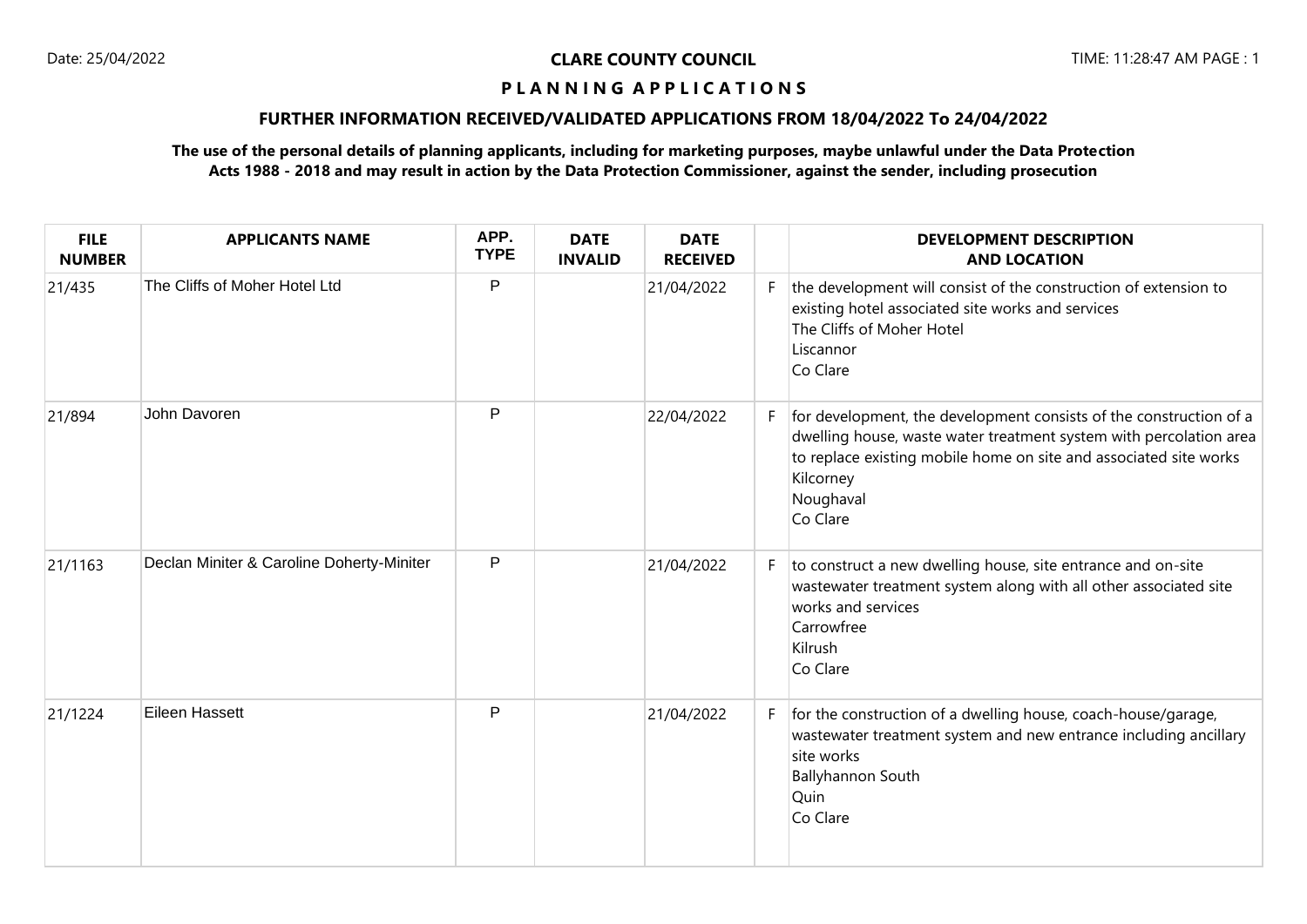# **P L A N N I N G A P P L I C A T I O N S**

# **FURTHER INFORMATION RECEIVED/VALIDATED APPLICATIONS FROM 18/04/2022 To 24/04/2022**

# **The use of the personal details of planning applicants, including for marketing purposes, maybe unlawful under the Data Protection Acts 1988 - 2018 and may result in action by the Data Protection Commissioner, against the sender, including prosecution**

| 21/1229 | Peadar & Fiona Barker       | P | 22/04/2022 | F. | to construct a single dwelling house, garage, advanced wastewater<br>treatment system along with ancillary site works<br>Toornahooan<br>Lisdoonvarna<br>Co Clare                                             |
|---------|-----------------------------|---|------------|----|--------------------------------------------------------------------------------------------------------------------------------------------------------------------------------------------------------------|
| 21/1261 | <b>Eimear Conway</b>        | P | 19/04/2022 | F. | to construct a dwelling with a garage including a wastewater<br>treatment system and associated groundworks<br>Slievedooley<br>Labasheeda<br>Co Clare                                                        |
| 21/1316 | Michael & Stephanie Davoren | P | 19/04/2022 | F. | for development which will consist of a dwelling house with<br>proprietary wastewater treatment system and polishing filter<br>together with ancillary site works<br>Clooney North<br>Ennistymon<br>Co Clare |
| 22/22   | Amy & Brendan Collins       | P | 22/04/2022 | F. | to construct a dwelling house, garage, entrance, driveway, and<br>wastewater treatment system with all associated site works<br>Coad<br>Kilnaboy<br>Co Clare                                                 |
| 22/136  | D Clancy                    | P | 20/04/2022 | F. | to erect new dwelling house, garage, foul sewer treatment plant,<br>percolation area and new site entrance<br>Ballymackea More<br>Quilty<br>Co Clare                                                         |